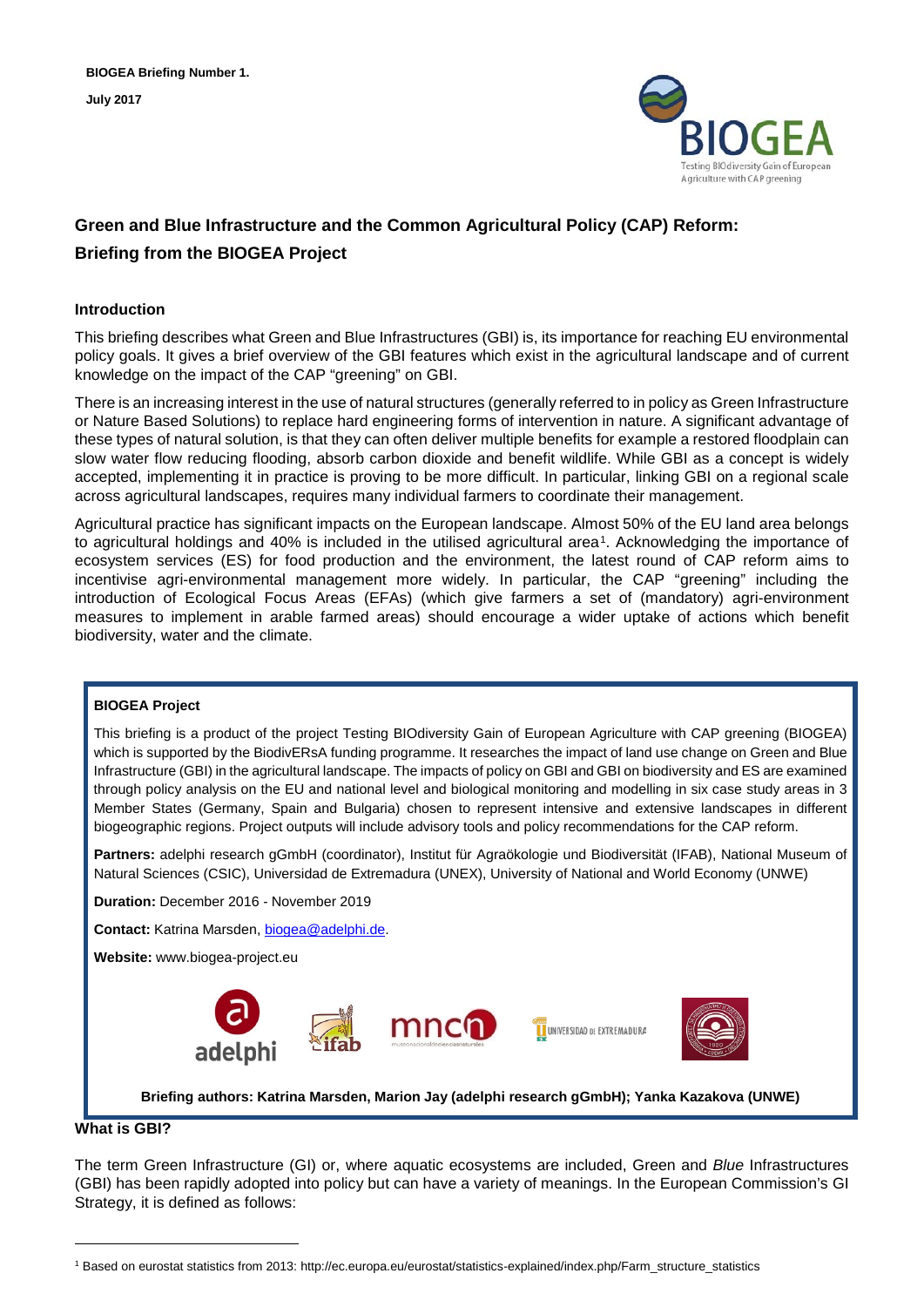*"a strategically planned network of natural and semi-natural areas with other environmental features designed and managed to deliver a wide range of ES. It incorporates green spaces (or blue if aquatic ecosystems are concerned) and other physical features in terrestrial (including coastal) and marine areas. On land, GI is present in rural and urban settings." (European Commission 2013)*

This definition includes the two key elements of GBI, its connectivity ("network") and its multifunctionality (delivery of a "wide range of ES") (Baró et al. 2016). Thus GBI can describes both physical as "features" which can for example allow migration of species between different habitat areas but also a means of delivering ES to reach particular "aims" included in policy. The diagram illustrates the links between the structural "features" which serve particular ecological functions and the "aims" i.e. the provision of ES and the related benefits to humans based on the ecosystems cascade framework (Haines-Young, Potschin 2010).



*Figure 1. The conceptual framework for the BIOGEA project: The ecosystem cascade model (adapted from Haines-Yong, Potschin 2010)*

GBI can be envisaged on a range of scales from small patches in an urban setting, or to break-up grey infrastructure (e.g. green bridges) to regional scale elements that give a landscape more "porosity" allowing migration of species through intensive agricultural or forest landscapes. For agricultural GBI, both scales are important: smaller-scale GBI features are managed by individual farmers e.g. at a field level but these may fulfil the desired functions and support ecosystem service delivery only when linked on a regional scale.

## **What is GBI made of?**

The "building blocks" of GBI have been described as part of the European Commission's work on the GI Strategy<sup>[2](#page-1-0)</sup>. The "GBI features" which are impacted by or related to agricultural activities include features which have a clear agricultural purpose and also provide additional ES (such as nitrogen fixing crops) but also features which, while commonly found in an agricultural setting, are not directly related to agricultural production (such as wetlands). In order to have a clear idea of the impacts of agricultural policy on GBI, a list of "GBI features" is needed. In the case of the BIOGEA project, GBI features were selected that are both located in agricultural landscapes and described in the CAP and environmental policy instruments.

<span id="page-1-0"></span><sup>&</sup>lt;sup>2</sup> Features identified include Pasture, non-intensive woods connected with farmland, ponds, bogs, rivers and floodplains, local nature reserves, water protection areas, landscape protection areas, Natura 2000 sites High nature value farmland and multi-use forests, hedgerows, stone walls, small woodlands, ponds, wildlife strips, riparian river vegetation, transitional ecosystems between cropland, grassland and forests.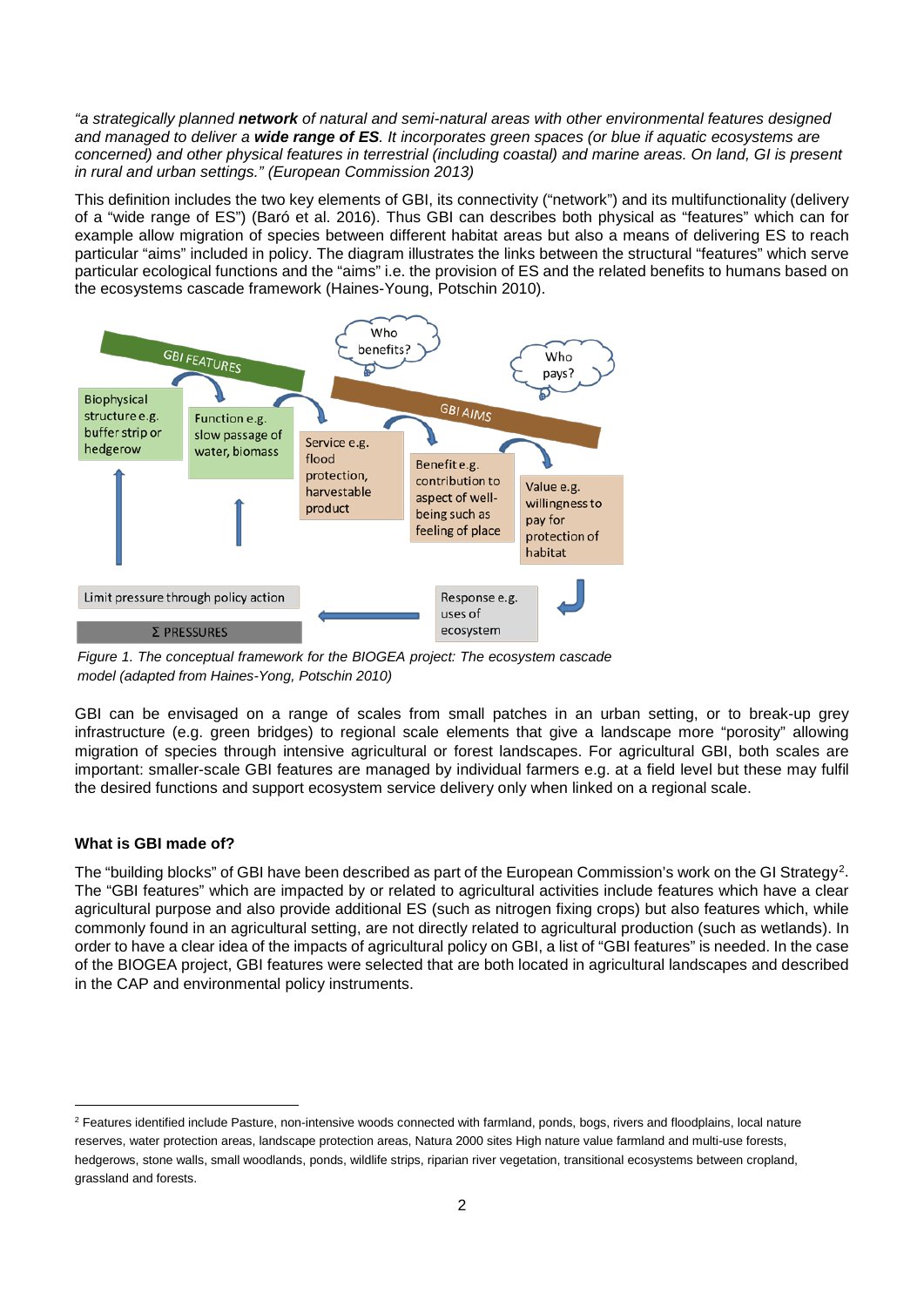|                                                           |                          |             |             | <b>CAP Pillar 1</b>                                              |             | Pilllar <sub>2</sub><br><b>RD</b><br><b>Help rural</b><br>challenges<br>x<br>x<br>$\mathbf x$<br>$\mathbf x$<br>x<br>x<br>x<br>x<br>x<br>x<br>$\mathbf{x}$<br>$\mathbf x$<br>x<br>x<br>$\mathbf{x}$<br>x<br>x<br>x<br>x<br>x<br>x<br>x<br>x<br>x |                                                   | <b>Environmental policy</b>        |                                              |  |
|-----------------------------------------------------------|--------------------------|-------------|-------------|------------------------------------------------------------------|-------------|--------------------------------------------------------------------------------------------------------------------------------------------------------------------------------------------------------------------------------------------------|---------------------------------------------------|------------------------------------|----------------------------------------------|--|
| <b>Policy instruments</b>                                 |                          | permanent   | Cross-      | agricultural                                                     |             |                                                                                                                                                                                                                                                  | <b>Nitrates</b>                                   | <b>Nature</b>                      |                                              |  |
|                                                           | <b>EFA</b>               | grassland   | compliance  | land                                                             |             | WFD / FD                                                                                                                                                                                                                                         | <b>Directive</b>                                  | <b>Directives</b>                  |                                              |  |
| <b>Policy aims</b>                                        |                          |             |             | Enhance the competitiveness and sustainability of<br>agriculture |             | areas meet<br>sustainably                                                                                                                                                                                                                        | Good<br>water<br>quality /<br>reduced<br>flooding | <b>Protect</b><br>water<br>quality | <b>Favourable</b><br>Conservatio<br>n Status |  |
| <b>GBI elements (field to farm scale)</b>                 | Land use                 |             |             |                                                                  |             |                                                                                                                                                                                                                                                  |                                                   |                                    |                                              |  |
| Smallscale landscape elements                             |                          |             |             |                                                                  |             |                                                                                                                                                                                                                                                  |                                                   |                                    |                                              |  |
| <b>Terraces</b>                                           | Perennial crops          | x           |             | x                                                                | x           |                                                                                                                                                                                                                                                  |                                                   |                                    | x                                            |  |
| <b>Isolated trees</b>                                     | All farming systems      | x           |             | x                                                                | x           |                                                                                                                                                                                                                                                  |                                                   |                                    | x                                            |  |
| <b>Trees in line</b>                                      | All farming systems      | x           |             | x                                                                | x           |                                                                                                                                                                                                                                                  |                                                   |                                    | x                                            |  |
| Trees in groups and field copses                          | All farming systems      | x           |             | x                                                                | $\mathbf x$ |                                                                                                                                                                                                                                                  |                                                   |                                    | $\mathbf x$                                  |  |
| Ponds                                                     | All farming systems      | x           |             | x                                                                | $\mathbf x$ |                                                                                                                                                                                                                                                  |                                                   |                                    | $\mathbf x$                                  |  |
| In field elements                                         |                          |             |             |                                                                  |             |                                                                                                                                                                                                                                                  |                                                   |                                    |                                              |  |
| Maintain permanent grasslands and pastu Livestock farming |                          |             | $\mathbf x$ |                                                                  | $\mathbf x$ |                                                                                                                                                                                                                                                  |                                                   |                                    | $\mathbf x$                                  |  |
| Areas with short rotation coppices                        | Perennial crops          | x           |             |                                                                  | x           |                                                                                                                                                                                                                                                  |                                                   |                                    |                                              |  |
| Agroforestry / orchards                                   | Perennial crops          | $\mathbf x$ |             |                                                                  | x           |                                                                                                                                                                                                                                                  |                                                   |                                    | $\mathbf x$                                  |  |
| Areas with catch crops or green cover                     | Arable farming           | x           |             |                                                                  | $\mathbf x$ |                                                                                                                                                                                                                                                  |                                                   | x                                  |                                              |  |
| Areas with nitrogen fixing crops                          | Arable farming           | x           |             |                                                                  | x           |                                                                                                                                                                                                                                                  |                                                   | x                                  |                                              |  |
| Sowing a winter soil cover                                | Arable farming           | x           |             |                                                                  | x           |                                                                                                                                                                                                                                                  |                                                   | x                                  |                                              |  |
| Land lying fallow                                         | Arable farming           | $\mathbf x$ |             |                                                                  | $\mathbf x$ |                                                                                                                                                                                                                                                  |                                                   |                                    |                                              |  |
| <b>Connectivity features</b>                              |                          |             |             |                                                                  |             |                                                                                                                                                                                                                                                  |                                                   |                                    |                                              |  |
| <b>Buffer strips</b>                                      | All farming systems      | x           |             |                                                                  | $\mathbf x$ |                                                                                                                                                                                                                                                  |                                                   |                                    | x                                            |  |
| Hedges and wooded strips                                  | All farming systems      | x           |             | x                                                                | $\mathbf x$ |                                                                                                                                                                                                                                                  |                                                   |                                    | $\mathbf{x}$                                 |  |
| <b>Field margins</b>                                      | All farming systems      | x           |             | x                                                                | x           |                                                                                                                                                                                                                                                  |                                                   |                                    | $\mathbf x$                                  |  |
| <b>Ditches</b>                                            | All farming systems      | x           |             | x                                                                | x           |                                                                                                                                                                                                                                                  |                                                   |                                    | $\mathbf x$                                  |  |
| <b>Traditional stone walls</b>                            | All farming systems      | $\mathbf x$ |             | x                                                                | x           |                                                                                                                                                                                                                                                  |                                                   |                                    | x                                            |  |
| Strips along forest edges (no production)                 | All farming systems      | x           |             |                                                                  | x           | x                                                                                                                                                                                                                                                |                                                   |                                    | $\mathbf x$                                  |  |
| Maintain / manage bank                                    | All farming systems      |             |             |                                                                  | x           | x                                                                                                                                                                                                                                                | x                                                 |                                    | x                                            |  |
| Maintain / manage natural elements                        |                          |             |             |                                                                  |             |                                                                                                                                                                                                                                                  |                                                   |                                    |                                              |  |
| Wetland                                                   | <b>Livestock farming</b> |             | x           |                                                                  | (x)         | x                                                                                                                                                                                                                                                | x                                                 |                                    | x                                            |  |
| Floodplane                                                | <b>Livestock farming</b> |             | x           |                                                                  | (x)         | x                                                                                                                                                                                                                                                | x                                                 |                                    | x                                            |  |
| <b>Bog or moor</b>                                        | <b>Livestock farming</b> |             | x           |                                                                  | (x)         | x                                                                                                                                                                                                                                                | x                                                 |                                    | x                                            |  |
| Environmentally sensitive pastures                        | <b>Livestock farming</b> |             | x           |                                                                  | x           | x                                                                                                                                                                                                                                                | x                                                 |                                    | x                                            |  |

*Figure 2. GBI features included in the BIOGEA project and how they are included in EU policy*

## **What is GBI good for?**

j

Significant effort has gone into developing methods for mapping and assessing ES across Europe (the MAES<sup>3</sup>) process). Recent literature reviews focusing on the above-mentioned GBI features (Dicks et al. 2013), and in particular those included in the EFAs (Tzilivakis et al. 2016) as part of CAP-greening, demonstrate the types of benefits for biodiversity and wider ES which can be delivered by GBI. These include maintaining and increasing biodiversity; water regulation and quantity; climate regulation; food production and cultural services<sup>[4](#page-2-1)</sup>. The management and location of features in comparison with one another can make a significant difference to the benefits they can deliver. An additional important point is that most studies have been carried out in areas with more intensive farming systems in Northern and Western Europe. Less intensive, high nature value (HNV) systems in Southern and Eastern Europe (including BIOGEA's case study areas) are less well assessed. Initial reviews suggest that the effectiveness of introducing additional GBI features depends on how diverse the habitats within the farming system already are. In cases where there is a diverse habitat structure with significant GBI, additional features are less likely to provide significant benefits and preserving existing GBI seems to be more important (Concepción et al. 2012). This suggests that the approach to providing GBI may need to be regionally differentiated (Díaz, Concepción 2016).

<span id="page-2-0"></span><sup>3</sup> Mapping and Assessment of Ecosystems and their Services – MAES: [http://ec.europa.eu/environment/nature/knowledge/ecosystem\\_assessment/index\\_en.htm](http://ec.europa.eu/environment/nature/knowledge/ecosystem_assessment/index_en.htm)

<span id="page-2-1"></span><sup>&</sup>lt;sup>4</sup> The Common International Classification of Ecosystem Services (CICES[\) https://cices.eu/](https://cices.eu/) was used as a basis for examining ES. The services selected here are those most relevant to the policies examined.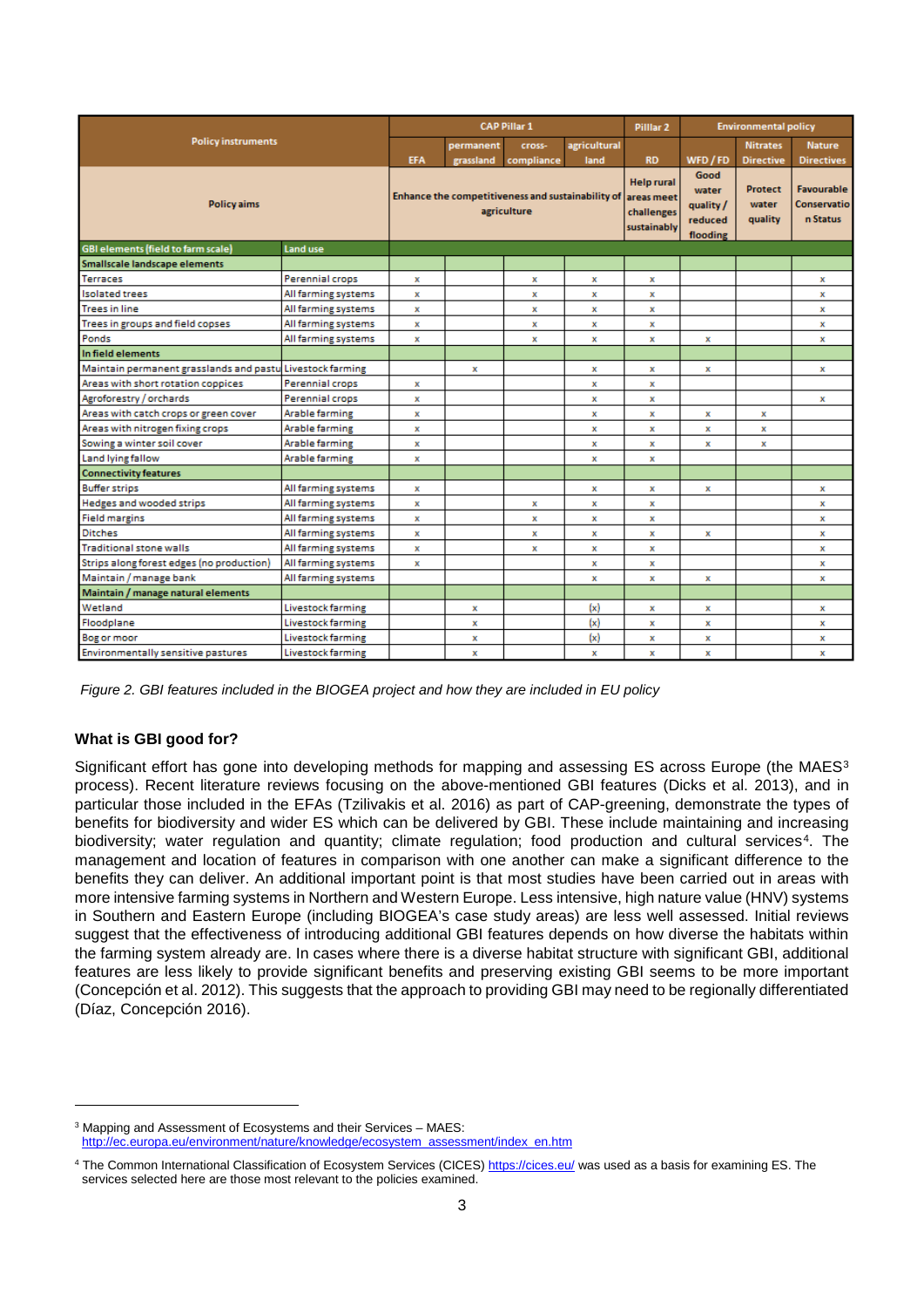#### **How is GBI included in environmental policy?**

A number of EU environmental policies rely on GBI to support particular habitats and ES to meet their targets. In the more recent policy instruments, there is often specific mention of GBI (Green Infrastructure in the Biodiversity Strategy (2011), Natural Water Retention Measures (NWRM) in the Blueprint for water (2012)). In older policy instruments, different terminology is used but the concept of connecting habitats through GBI features remains important, for example connective features in the Habitats Directive (1992) or the measures included in Good Farming Practice in the Nitrates Directive (1991). Figure 3 shows the importance of GBI for environmental policy (water, biodiversity and climate, the areas for which strong legislative frameworks exist). GBI also contributes to a number of social and economic policies including food and fibre production, health and welfare and rural development.



*Figure 3. GBI in environmental policy, source BIOGEA project*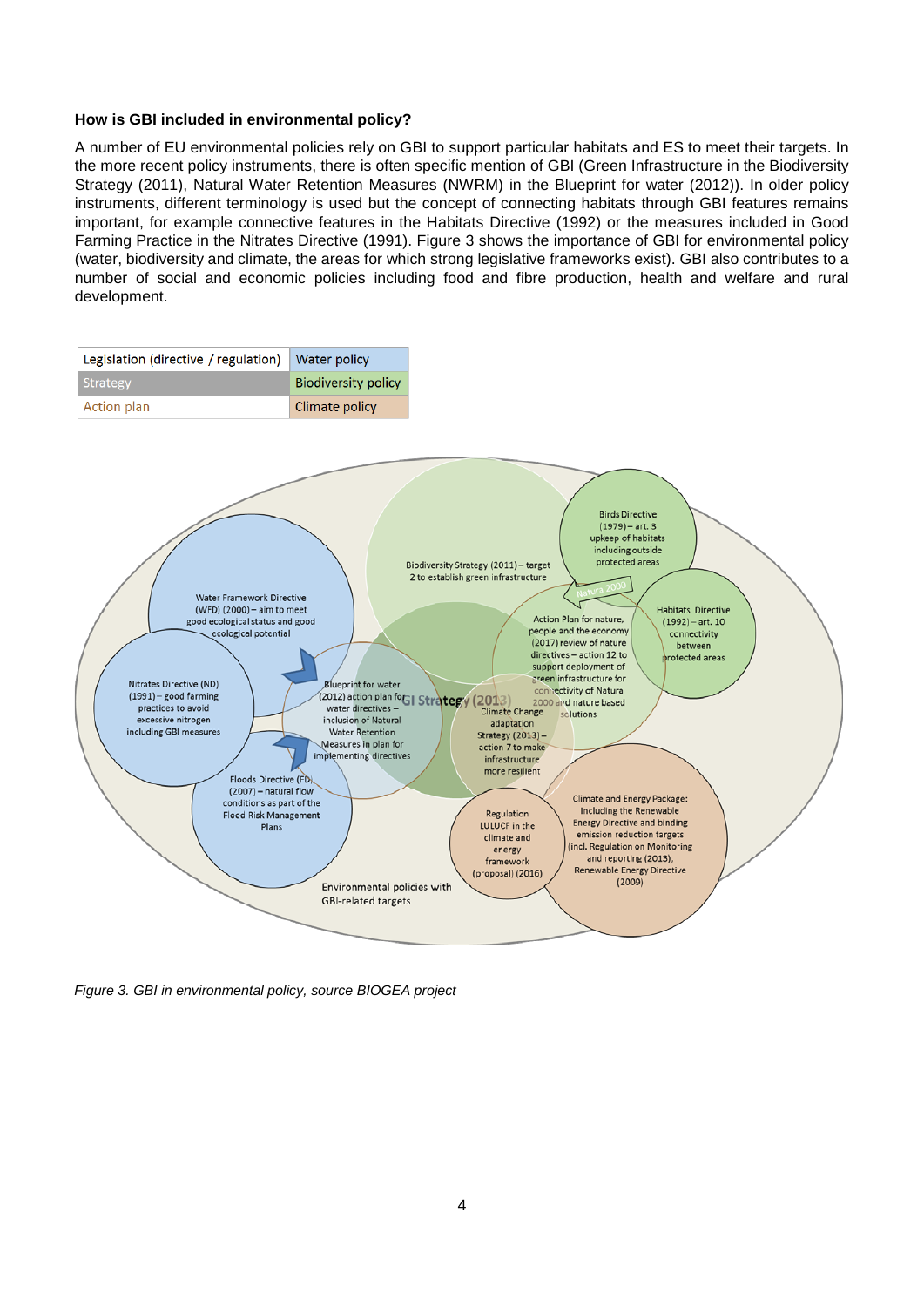#### **How is GBI impacted by policy?**

Agricultural policy has the greatest influence on the presence and/ or management of GBI on a regional scale. Agriculture has been a main driver for the loss of biodiversity through intensification of existing farmland and conversion of natural land into cropland during the last century. Recent reviews of biodiversity and water policies found that agricultural practices are the most significant barriers to their targets being met (European Commission 2015a), (Milieu et al. 2016), (European Commission 2015b).

CAP "Greening" requires 5% of arable land (for farms over particular size thresholds) to be managed as EFA. Many GBI features are included within the list of elements which potentially count towards a farmers' EFA, incentives to maintain GBI therefore exist under greening. Initial overviews however, suggest that many of the measures adopted are those which farmers would carry out anyway (European Commission 2016), that little new GBI is being created (Underwood, Tucker 2016) and that the most valuable measures for biodiversity are least attractive to farmers (Pe'er et al. 2016). In addition, few member states have made an attempt to encourage farmers to work together to meet regional objectives with the EFAs (European Commission 2017). While Member State have tended to focus most on the aim of food production through the CAP (Ecorys et al. 2016), most assessments focus on biodiversity and little is known about what other ES are provided (EIP-AGRI 2016). The table below gives a brief overview of the main EU level studies to the knowledge of the researchers as well as upcoming research.

| Report                                                                                                                                                                         |              |              | <b>Assessment focus</b> |              |              |                      |              | <b>Methods</b>  |            | <b>Features covererd</b> |                            |                         |                       |                   |                       |                                  |               |                 |                           |                  | <b>Findings relevant to GBI</b>                                                                                                                                                                                                                               |
|--------------------------------------------------------------------------------------------------------------------------------------------------------------------------------|--------------|--------------|-------------------------|--------------|--------------|----------------------|--------------|-----------------|------------|--------------------------|----------------------------|-------------------------|-----------------------|-------------------|-----------------------|----------------------------------|---------------|-----------------|---------------------------|------------------|---------------------------------------------------------------------------------------------------------------------------------------------------------------------------------------------------------------------------------------------------------------|
|                                                                                                                                                                                | Biodiv       | Water        | Climate                 | <b>L</b> ead | Cultural     | Literature<br>review | Survey       | studies<br>Case | Field work | Permanent<br>pasture     | diverse<br>និ              | forestry<br>Agre-       | edge strips<br>Forest | <b>SR</b> coppice | Catch crops<br>'cover | <b>fixing</b> crops<br>Nitrogen- | <b>Fallow</b> | <b>Terraces</b> | Landscape<br>features     | Buffer<br>strips |                                                                                                                                                                                                                                                               |
|                                                                                                                                                                                |              |              |                         |              |              |                      |              |                 |            |                          |                            | <b>Existing reviews</b> |                       |                   |                       |                                  |               |                 |                           |                  |                                                                                                                                                                                                                                                               |
| Review of Greening after one year<br>(European Commission 2016a)                                                                                                               | $\mathbf{x}$ | $\mathbf{x}$ | ×                       | $\mathbf x$  |              | x                    |              |                 |            | $\mathbf x$              | x                          | x                       | ×                     | $\mathbf{x}$      | ×                     | x                                | $\mathbf x$   | x               | $\mathbf x$               | $\mathbf{x}$     | Few MS have reduced pesticide or herbicide<br>input. Uptake of landscape features low but<br>fallow positive.                                                                                                                                                 |
| Report on the implementation of the EFAs<br>(European Commission 2017)                                                                                                         | ×            | (x)          | (x)                     |              |              | ×                    |              |                 |            |                          |                            | x                       | ×                     | $\mathbf x$       | $\mathbf{x}$          | x                                | $\mathbf x$   | x               | $\mathbf{x}$              | $\mathbf{x}$     | The EFA area larger than required by<br>legislation (10%). Choices made largely<br>based on administrative simplicity and<br>ease of implementation. Landscape features<br>(and fallow) best for ecosystem services but<br>productive measures greater uptake |
| Mapping and Analysis of the implementation<br>of the CAP (Ecorys et al. 2016)                                                                                                  | ×            | $\mathbf x$  | $\mathbf x$             | x            |              | x                    |              | $\mathbf x$     |            | x                        | x                          | x                       | ×                     | x                 | $\mathbf x$           | x                                | $\mathbf x$   | x               | $\boldsymbol{\mathsf{x}}$ | $\mathbf{x}$     | Member States choices similar to one<br>another. The strongest focus of measures is<br>on food production.                                                                                                                                                    |
| Benefits of landscape features for arable<br>crop production (EIP-AGRI 2016)                                                                                                   |              |              |                         | $\mathbf x$  |              | x                    | $\mathbf{x}$ |                 |            |                          |                            |                         |                       |                   |                       |                                  |               |                 | $\boldsymbol{\mathsf{x}}$ |                  | Little information available on ecosystem<br>services bevond biodiversity. Farmers lack<br>advice on EFA implementation.                                                                                                                                      |
| EFA choices and their potential impacts on<br>biodiversity (Underwood, Tucker 2016)                                                                                            | $\mathbf{x}$ |              |                         |              |              | x                    |              |                 |            |                          |                            |                         |                       |                   | x                     | $\mathbf x$                      | ×             |                 | $\mathbf{x}$              |                  | Non-productive measures are most valuable<br>for biodiversity but uptake of these<br>measures is lowest.                                                                                                                                                      |
| Adding some Green to the Greening<br>(Pe'er et al. 2016)                                                                                                                       | $\mathbf{x}$ |              |                         |              |              | $\mathbf x$          | $\mathbf x$  |                 |            |                          |                            | $\mathbf x$             | x                     | $\mathbf{x}$      | $\mathbf{x}$          | x                                | x             | x               | $\mathbf{x}$              | $\mathbf{x}$     | The measures with the greatest benefits for<br>biodiversity have the lowest uptake. Win-<br>wins are possible e.g. fallow land<br>agricultural and wildlife benefits.                                                                                         |
|                                                                                                                                                                                |              |              |                         |              |              |                      |              |                 |            |                          | Planned research (2017-18) |                         |                       |                   |                       |                                  |               |                 |                           |                  |                                                                                                                                                                                                                                                               |
| Evaluation of the payment for agricultural<br>practices beneficial for the climate and<br>the environment under the CAP (European<br>Commission)                               | $\mathbf{x}$ | $\mathbf{x}$ | $\mathbf{x}$            | $\mathbf{x}$ | $\bar{x}$    | $\mathbf{x}$         | $\mathbf{x}$ | $\mathbf{x}$    |            |                          |                            | $\mathbf{x}$            | x                     | $\mathbf{x}$      | $\mathbf{x}$          | $\overline{\mathbf{x}}$          | $\mathbf{x}$  | $\mathbf{x}$    | $\boldsymbol{\mathsf{x}}$ | $\mathbf{x}$     |                                                                                                                                                                                                                                                               |
| Understanding Farmer Uptake: What<br>measures are most promising to deliver on<br>supporting biodiversity and ecosystem<br>services in the next round of the CAP?<br>(Eklipse) | $\mathbf{x}$ | $\mathbf x$  | $\mathbf x$             | $\mathbf{x}$ | $\mathbf{x}$ | $\mathbf{x}$         | $\mathbf{x}$ |                 |            |                          |                            | $\mathbf{x}$            | $\mathbf{x}$          | $\mathbf{x}$      | $\mathbf{x}$          | $\mathbf{x}$                     | $\mathbf{x}$  | $\mathbf{x}$    | $\mathbf{x}$              | $\mathbf{x}$     |                                                                                                                                                                                                                                                               |
| "Rapid evidence assessment" for the<br>impacts of the CAP on the economy, society<br>and the environment for BirdLife, the EEB<br>and NABU (Pe'er, et al.)                     | $\mathbf x$  | $\mathbf x$  | $\mathbf x$             | $\mathbf x$  | $\mathbf{x}$ | $\mathbf x$          | $\mathbf x$  |                 |            |                          |                            | $\mathbf x$             | $\mathbf x$           | $\mathbf{x}$      | $\mathbf{x}$          | $\mathbf x$                      | $\mathbf x$   | x               | $\mathbf{x}$              | $\mathbf{x}$     |                                                                                                                                                                                                                                                               |

*Figure 4. Overview of studies examining CAP greening, source BIOGEA project*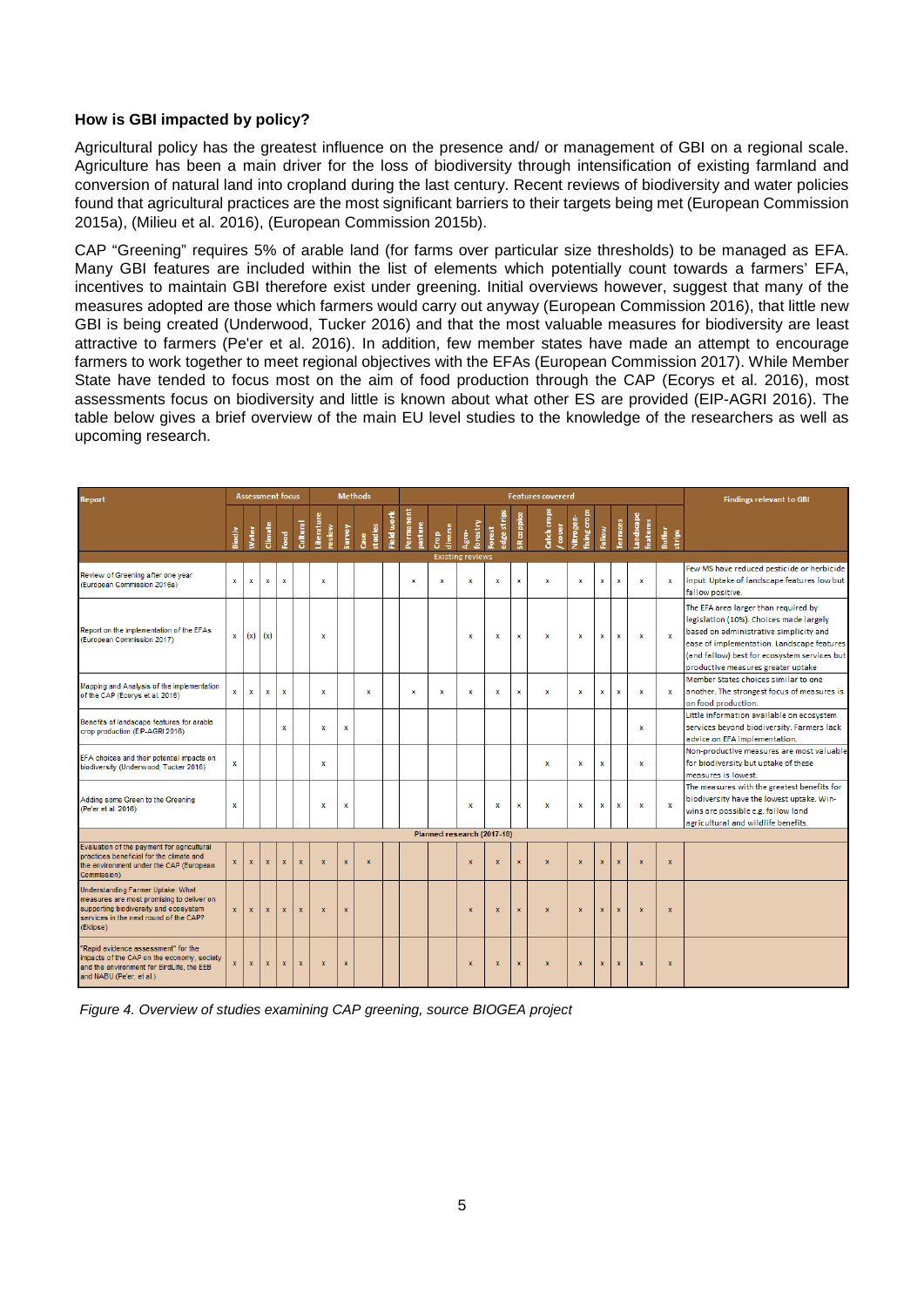#### **What are the opportunities to deliver more GBI?**

The CAP is one of the main EU funds expected to deliver environmental policy aims. It is therefore important that in its reform, the findings of the above studies as well as a range of environmental policy evaluations planned in the coming years are taken into account. In order to reach environmental policy goals, agricultural practice must be adapted and the goals of agricultural and environmental policies need to be better aligned. In particular, the uptake of the measures which support biodiversity and a range of ES should be encouraged by refocusing the incentives for choosing the most beneficial measures. Figure 5 shows the timetable for meeting targets and reform for the policies of greatest relevance to GBI.





## **Which topics require further exploration?**

A significant amount of work has gone into examining the "greening" of the CAP and more is planned. Nonetheless, there is still further potential to explore how greening and other measures such as Agri-Environment-Climate (AEC) measures are implemented in different regions in practice, how the design and advice provision can be improved during the next CAP reform and how a wider range of ES can be delivered.

The BIOGEA project will explore these questions through the following means:

- Producing overviews for all GBI features showing how they are influenced by policy and the ES they provide (based on literature review complemented by expert views);
- Further examining the implementation of "greening" measures on the ground and their impact on GBI features through field work, interviews and modelling in Germany, Bulgaria and Spain;
- Developing indicators to measure GBI features and the benefits they deliver in the agricultural landscape;
- Developing tools to support regional advisors and help farmers with optimal placing of greening and AEC measures to support the provision of ES;
- Producing and discussing policy recommendations for the EU, national and regional levels based on the project findings.